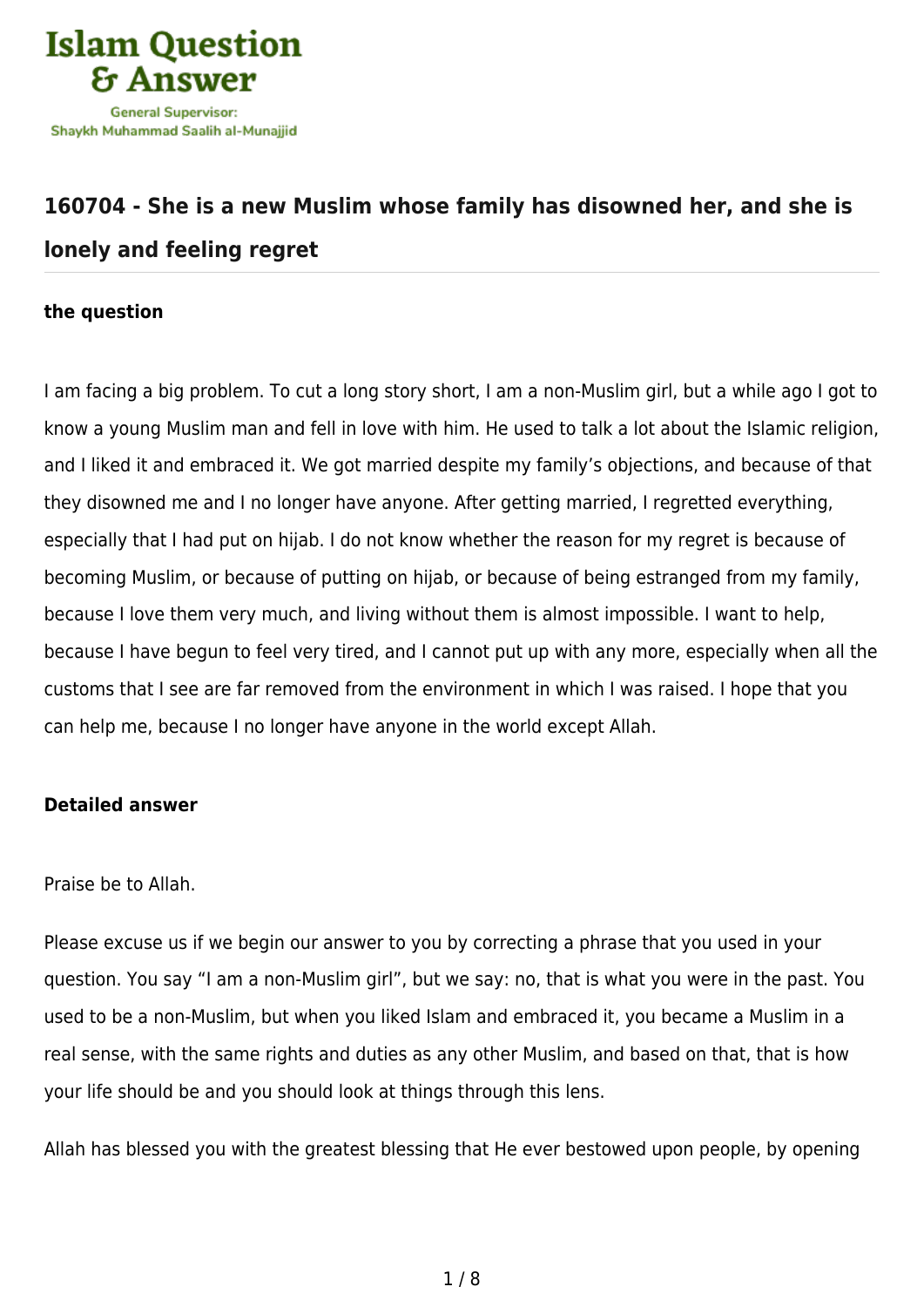

your heart to Islam and guiding you to it.

"Whoever Allah wills to guide, He opens his heart to Islam, and whomever He wills to leave astray, He closes and constricts his heart, as if he were ascending to heaven. Thus Allah places blight on those who do not believe"

[al-An'aam 6:125].

Allah opened your eyes to His light, after they had been covered with darkness for a long time. He loved you, took care of you and supported you when He guided you to faith, and He made faith dear to you. Allah, may He be exalted, says (interpretation of the meaning):

"Allah is the ally of those who believe. He brings them out from darknesses into the light. And those who disbelieve - their allies are Taghut [false gods]. They take them out of the light into darknesses. Those are the companions of the Fire; they will abide eternally therein" [al-Baqarah 2:257].

We have drawn your attention to your mistake in saying "I am a non-Muslim girl" so that we might say to you that the effects of the upbringing you had were completely removed from you when you entered the true religion of Allah. And we say to you that this is how the companions of our Prophet Muhammad (blessings and peace of Allah be upon him) were. In fact the companions of all the Prophets (peace be upon them) were born in an atmosphere of ignorance (jaahiliyyah), in which people disbelieved in Allah, may He be glorified and exalted, and associated others with Him, then Allah opened their hearts to His light and perfected His blessing upon them by guiding them to His religion. Thus it was as if they were born anew and became the best of people, leaders of guidance.

Those who came before you all went through severe and difficult trials and tests. Their peoples and their relatives tormented them, cut off ties with them and disowned them; in fact they reviled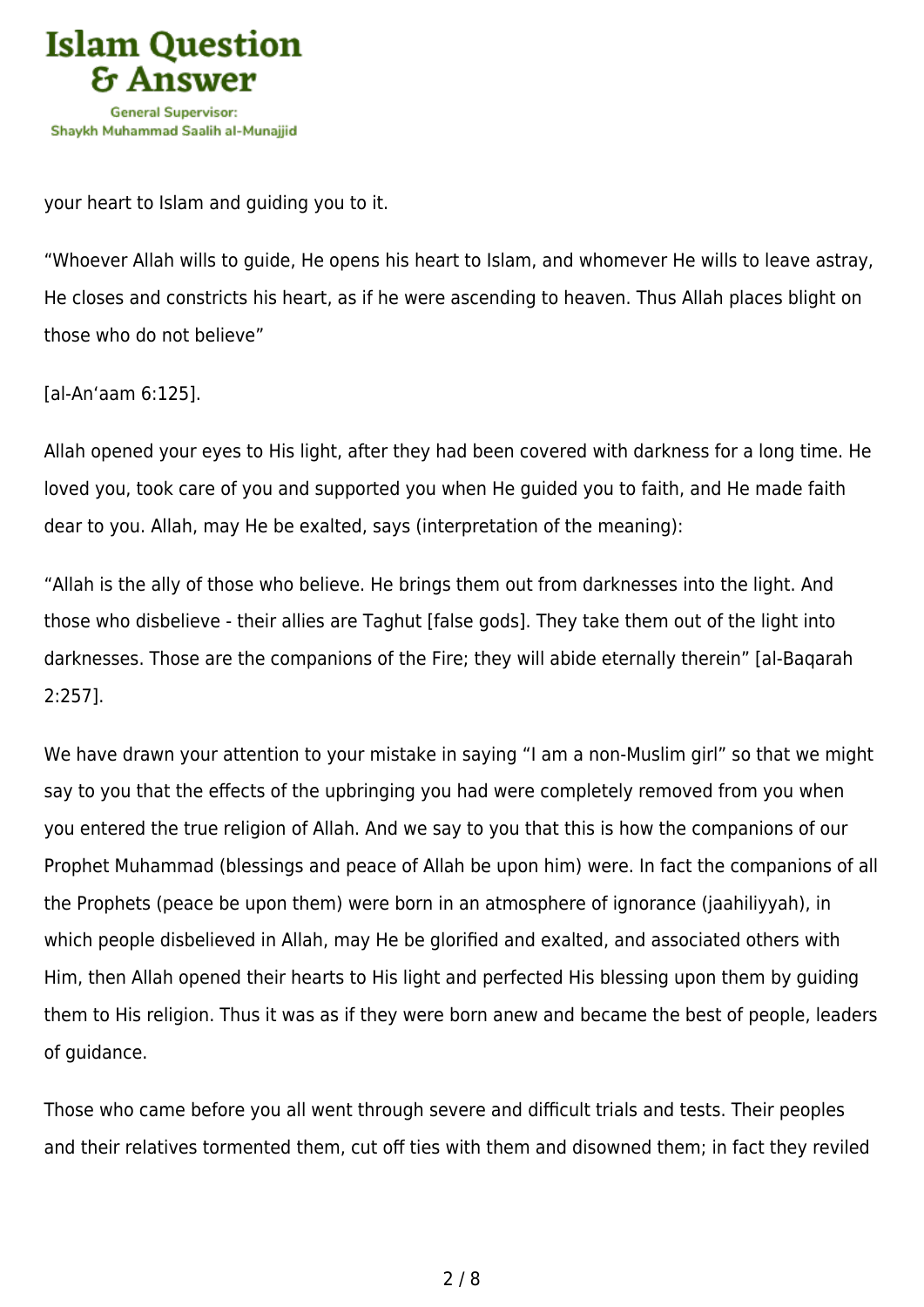

Shavkh Muhammad Saalih al-Munaiiid

them and beat them, and even expelled them from their lands and drove them out, and even killed them in the most horrible ways in order to make them give up their religion. Listen to what Khabbaab ibn al-Aratt (may Allah be pleased with him) says. He was one of the companions of the Prophet (blessings and peace of Allah be upon him) who were oppressed and tortured because of their religion. He said: We complained to the Messenger of Allah (blessings and peace of Allah be upon him) as he was reclining on a cloak of his in the shade of the Ka'bah, and said: Why do you not ask Allah to help us? Why do you not pray to Allah for us? He said: "Among the people who came before you, a man would be seized and a hole would be dug for him, then they would place him in it. Then they would bring a saw and place it on his head, then cut him in two, and they would use an iron comb to drag the flesh from his bones. Yet that would not make him renounce his faith. By Allah, this matter will be completed [i.e., Islam will be perfected and will prevail] until a rider travelling from Sana'aa' to Hadhramawt will fear nobody but Allah or the attack of a wolf on his sheep, but you are too impatient."

Narrated by al-Bukhaari (6544).

This is how the sincere followers of the Prophets were:

"And how many a prophet [fought and] with him fought many religious scholars. But they never lost assurance due to what afflicted them in the cause of Allah, nor did they weaken or submit. And Allah loves the steadfast.

And their words were not but that they said, 'Our Lord, forgive us our sins and the excess [committed] in our affairs and plant firmly our feet and give us victory over the disbelieving people.'

So Allah gave them the reward of this world and the good reward of the Hereafter. And Allah loves the doers of good" [Aal 'Imraan 3:146-148].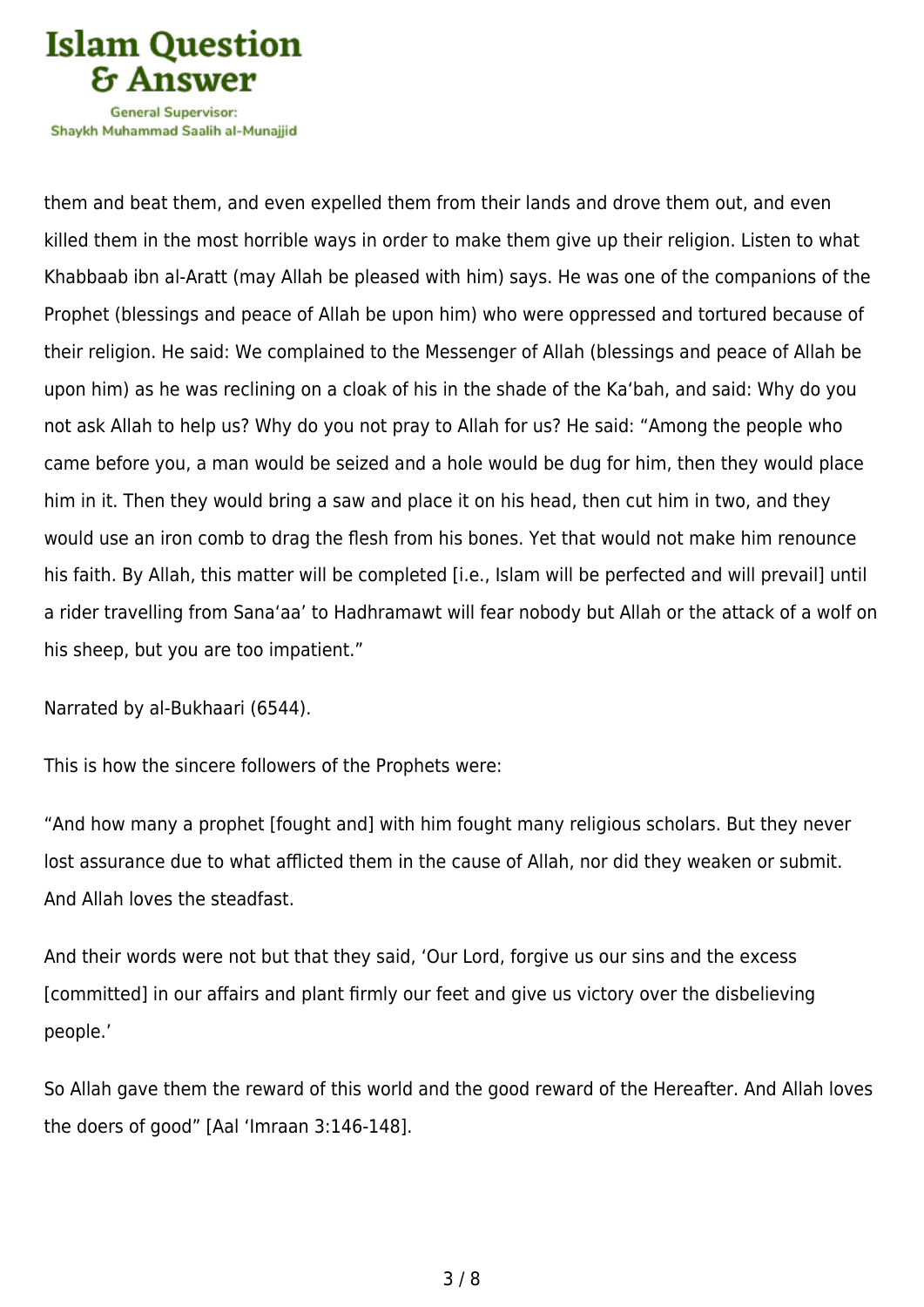

This is what Allah has decreed for His believing slaves, that various kinds of harm, physical and otherwise, should befall them in order to test them and thus differentiate between those who are sincere and those who are not, those who are believers and those who are hypocrites.

Allah, may He be exalted, says (interpretation of the meaning):

"Alif, Lam, Meem.

Do the people think that they will be left to say, 'We believe' and they will not be tried?

But We have certainly tried those before them, and Allah will surely make evident those who are truthful, and He will surely make evident the liars" [al-'Ankaboot 29:1-3].

Then He says:

"And of the people are some who say, 'We believe in Allah,'" but when one [of them] is harmed for [the cause of] Allah, they consider the trial of the people as [if it were] the punishment of Allah . But if victory comes from your Lord, they say, 'Indeed, We were with you.' Is not Allah most knowing of what is within the hearts of all creatures?

And Allah will surely make evident those who believe, and He will surely make evident the hypocrites" [al-'Ankaboot 29:10-11].

Do not think that those who were sincere and patient were only men who put up with harm and torture. In fact, among them were believing women who were sincere and patient; they were subjected to the harshest tests, and the worst kinds of torture, but that was easier for them to bear than disbelieving after having believed.

There was a disbelieving, unjust tyrant king, some of whose people believed and the true religion spread among them. Then what did he do? He decided to burn all the believers. He issued orders that ditches be dug at the entry-points of the roads. When these ditches were dug, and fires were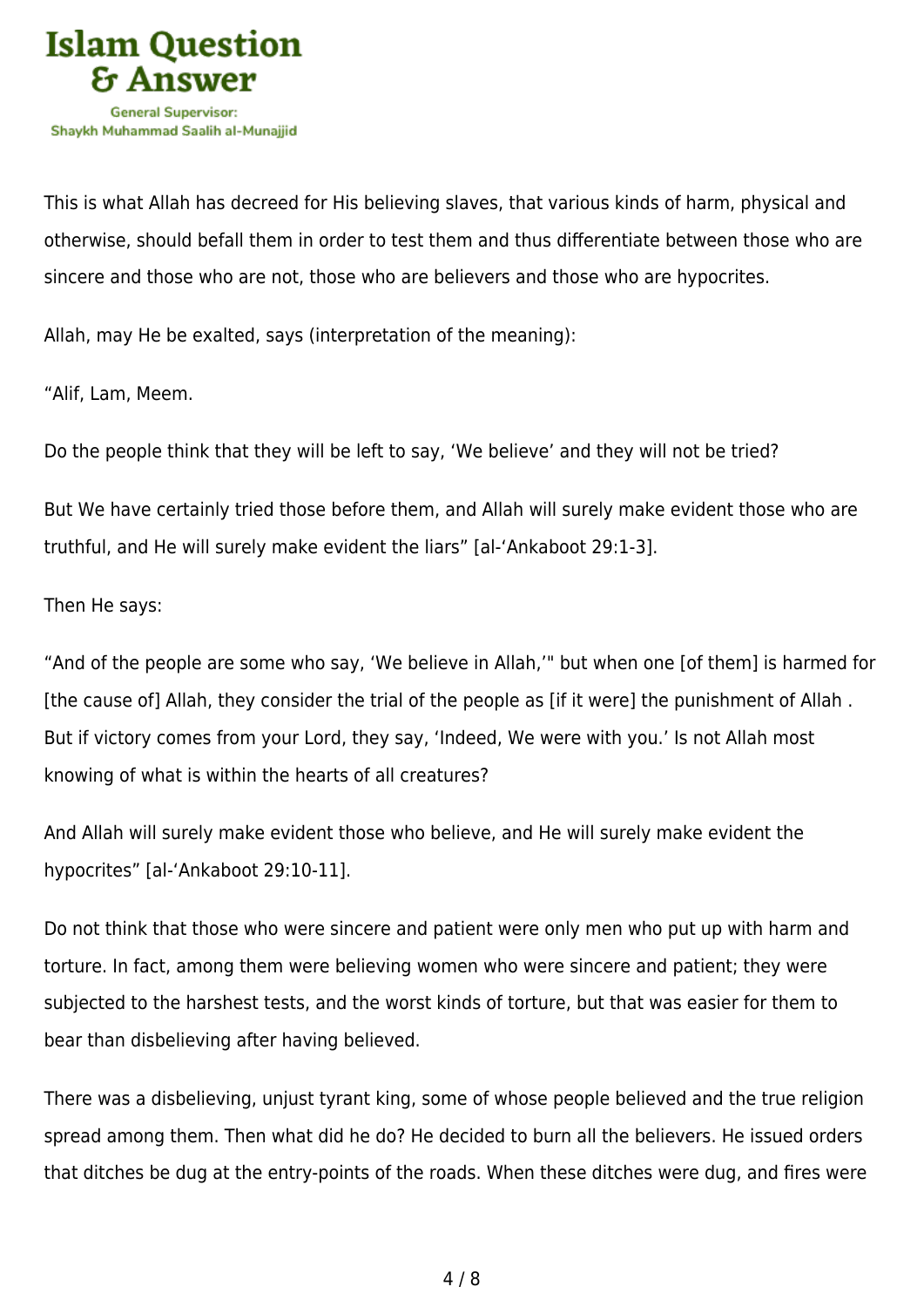

lit in them, he said: Whoever does not turn back from his (the boy's) religion will be thrown in the fire or they will be told to jump in it. So they started to do that until a woman came with her child and she hesitated to jump into the fire. Then her child said to her: O mother, be patient, for you are following the Truth. [Saheeh Muslim (7703)].

This woman was about to weaken and recant her faith, out of compassion towards her little child, because she felt sorry for him. But Allah, may He be exalted, caused the infant to speak, so he spoke to her when he was in the cradle, just as 'Eesaa (Jesus – peace be upon him) spoke when he was in the cradle, to make her steadfast in adhering to the truth and to the light of Islam, and to let her know that even if she were to be burned with the fire of this world, what is this fire when compared to a moment of the punishment of the disbelievers (in the hereafter)?

Sumayyah, the mother of 'Ammaar ibn Yaasir (may Allah be pleased with them) was stabbed by the enemy of Allah Abu Jahl with his spear, in her heart, thus killing her. She was the first martyr in Islam. [Siyar A'laam an-Nubala' (1/409)].

Similar things happened to many of these sincere believing women: they lost families, husbands and children, but they did not regret any of these losses, and they did not weaken in their commitment to the religion of Allah. Rather they all left behind the lives they had lived before Islam and devoted themselves to Allah, and they did not mourn the loss of anything because of what they gained by means of their devotion to Allah.

"Indeed, Allah has purchased from the believers their lives and their properties [in exchange] for that they will have Paradise. They fight in the cause of Allah , so they kill and are killed. [It is] a true promise [binding] upon Him in the Torah and the Gospel and the Qur'an. And who is truer to his covenant than Allah ? So rejoice in your transaction which you have contracted. And it is that which is the great attainment" [at-Tawbah 9:111].

Hence Allah instructed that they should be granted refuge, supported and protected from going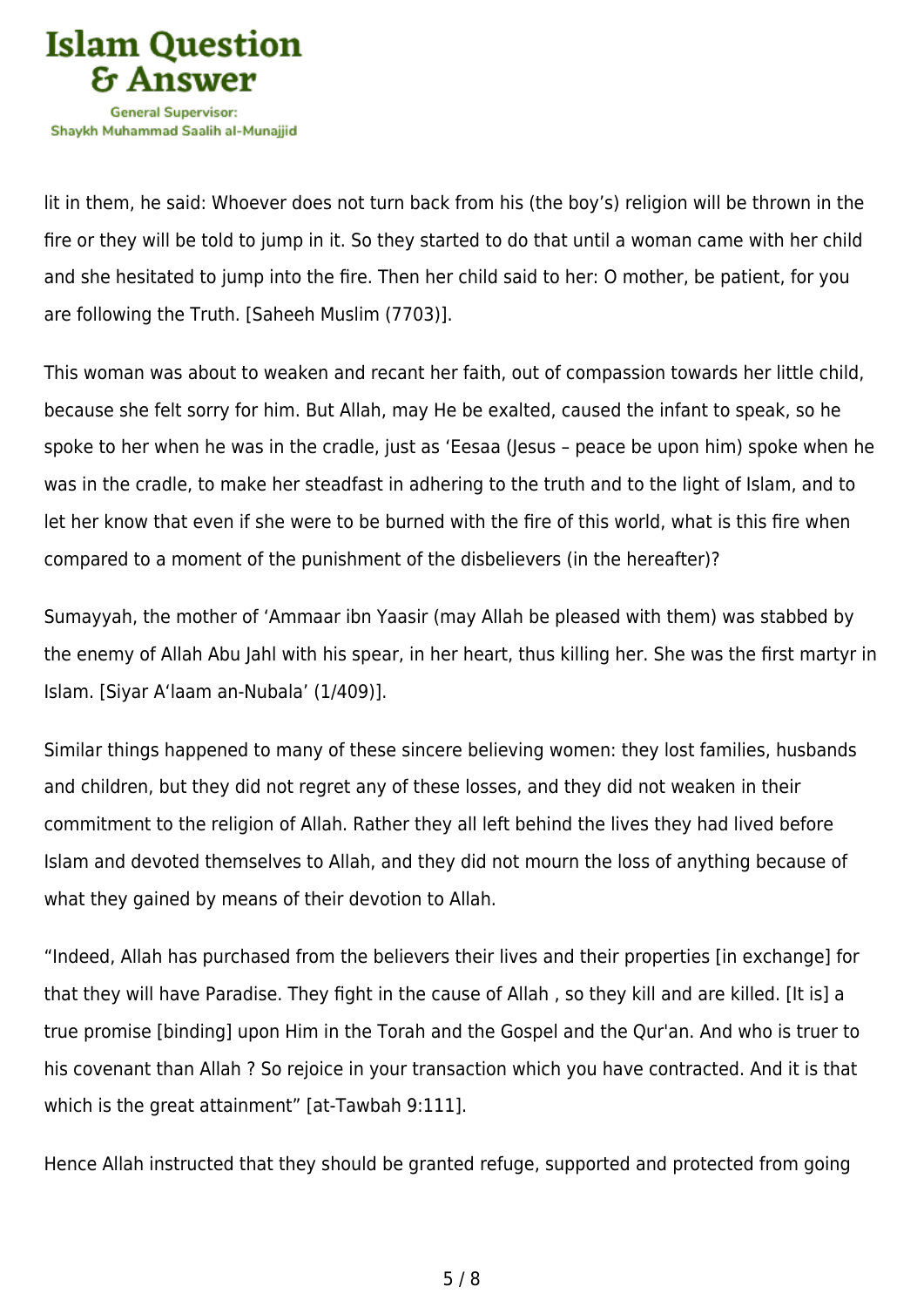

back to the disbelievers:

"O you who have believed, when the believing women come to you as emigrants, examine them. Allah is most knowing as to their faith. And if you know them to be believers, then do not return them to the disbelievers; they are not lawful [wives] for them, nor are they lawful [husbands] for them" [al-Mumtahinah 60:10].

Your new religion does not forbid you to honour your family, uphold ties with them and treat them kindly, but that is on condition that you adhere to your religion, and that they will not weaken or undermine your faith.

But if you find that they have taken a strong stance against you and show hostility towards you and your religion, and you find yourself having to choose, then there should not be any difficulty in choosing, for the matter is clear, and there should be no hesitation, because your religion is dearer to you than your soul. This is what we may learn from our sincere predecessors.

"There has already been for you an excellent pattern in Abraham and those with him, when they said to their people, 'Indeed, we are disassociated from you and from whatever you worship other than Allah. We have denied you, and there has appeared between us and you animosity and hatred forever until you believe in Allah alone' except for the saying of Abraham to his father, 'I will surely ask forgiveness for you, but I have not [power to do] for you anything against Allah. Our Lord, upon You we have relied, and to You we have returned, and to You is the destination.

'Our Lord, make us not [objects of] torment for the disbelievers and forgive us, our Lord. Indeed, it is You who is the Exalted in Might, the Wise'" [al-Mumtahinah 60:4-5].

If you lose Allah, then what worth is there in whatever you may gain of worldly accumulation and friends?

But if you gain from adhering to the path of Allah, then whatever you miss out on of worldly gain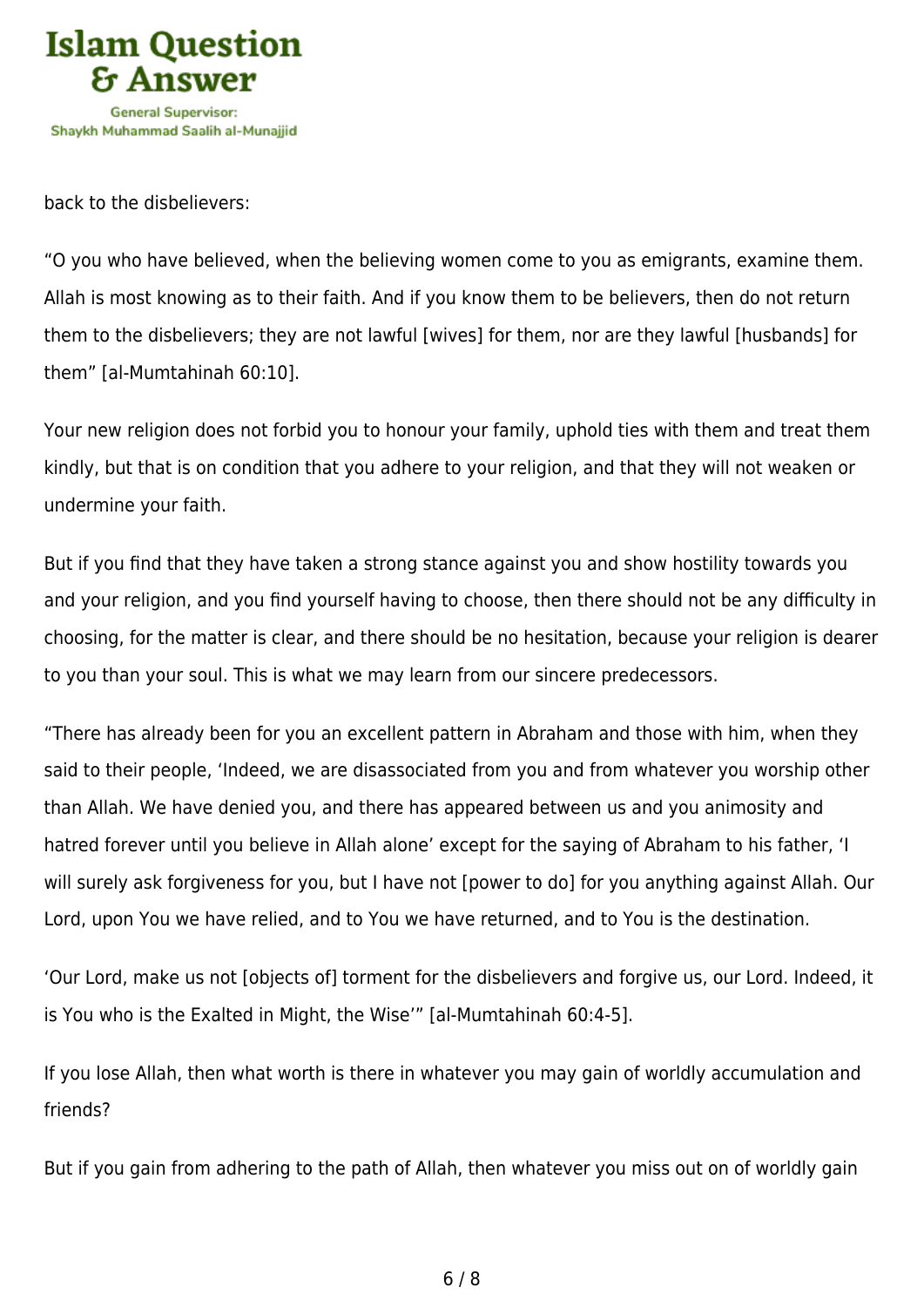

will not harm you, even if you miss out on it altogether, for whoever gives up something for the sake of Allah, Allah will compensate him with something better than it.

Whomever Allah, may He be glorified and exalted, loves, He causes him to be loved and accepted by other people.

"Indeed, those who have believed and done righteous deeds - the Most Merciful will appoint for them affection" [Maryam 19:96].

That is, He will cause them to be loved by people.

It was narrated that Abu Hurayrah said: The Messenger of Allah (blessings and peace of Allah be upon him) said: "When Allah loves a person, He summons Jibreel and says: 'I love So-and-so, so love him.' So Jibreel loves him too and calls out in heaven, saying: 'Indeed Allah loves So-and-so, so love him." So the inhabitants of heaven love him, then he is caused to find acceptance on earth." Narrated by Muslim.

Whatever has befallen you of sorrow and regret comes from your enemy Iblees [Satan], in an attempt to undermine your devotion to Allah in your new religion, and to bar you from the path. So beware, for

"Private conversation is only from Satan that he may grieve those who have believed, but he will not harm them at all except by permission of Allah. And upon Allah let the believers rely" [al-Mujaadilah 58:10].

Strive to overcome your negative thoughts and have confidence in your Lord and in your faith:

"So do not weaken and do not grieve, and you will be superior if you are [true] believers" [Aal 'Imraan 3:139].

Focus on obeying Allah; remember Allah a great deal and recite a lot of Qur'an, for these are